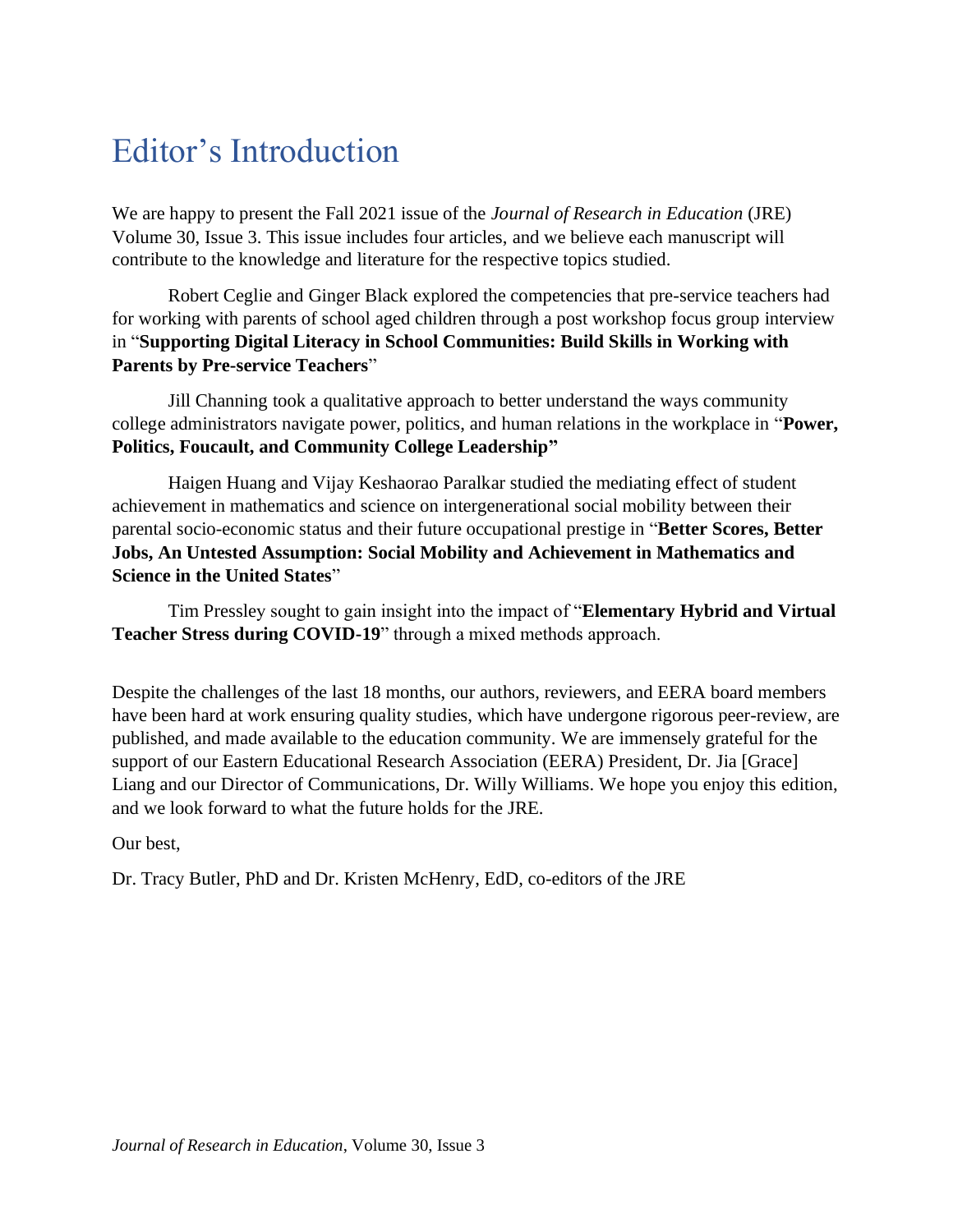# Acknowledgements

We would like to thank the following reviewers for their role in this issue of the JRE:

Erika Bass, University of Northern Iowa John Brown, University of Massachusetts Lowell Tracy Butler, University of South Carolina Upstate Ron Childress, Marshall University Yan Dai, Auburn University Bonnie Daniel, University of Tennessee at Martin Davis Elbert, Marshall University Kenda Grover, University of Arkansas Susan James, The University of West Florida Yeprem Mehranian, Georgia College and State University Kristen McHenry, Boise State University Josiah Nyargau, University of Central Missouri Joanna Stegall, Anderson University Mark Taylor, Carson-Newman University